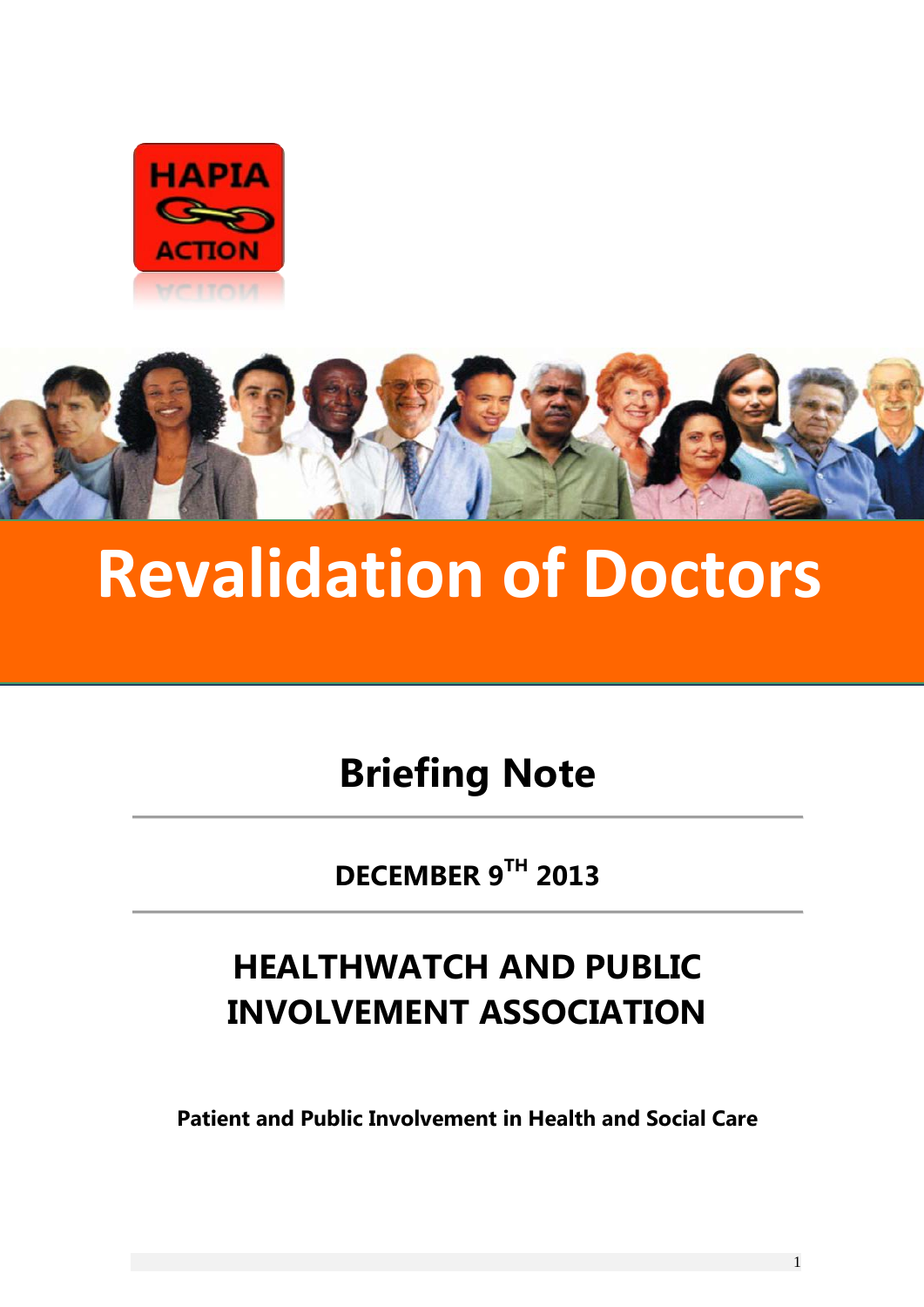## **HAPIA's Briefing Note**

| <b>CHAIR:</b>      | <b>MALCOLM ALEXANDER</b><br><b>30 Portland Rise</b><br>LONDON, N4 2PP                                                       | Nalm2008@aol.com<br>0208 809 6551 |
|--------------------|-----------------------------------------------------------------------------------------------------------------------------|-----------------------------------|
| <b>VICE CHAIR:</b> | <b>RUTH MARSDEN</b><br>ruth@myford.karoo.co.uk<br><b>The Hollies</b><br><b>George Street</b><br><b>COTTINGHAM, HU16 5QP</b> | 01482 849 980                     |

**[www.nalm2010.org.uk](http://www.nalm2010.org.uk/)**

### **CONTENTS**

| DEVELOPMENTAL PROBLEMS WITH REVALIDATION ---------------------4       |
|-----------------------------------------------------------------------|
| <b>ISSUES RAISED BY PATIENT ORGANISATIONS ABOUT REVALIDATION----4</b> |
| INVOLVING PATIENT AND THE PUBLIC IN REVALIDATION-----------------5    |
| <b>IMPROVING GOVERNANCE OF THE REVALIDATION PROCESS MEANS----- 5</b>  |
|                                                                       |
| LEAFLETS FOR PATIENTS ABOUT REVALIDATION PRODUCED BY HAPIA -- 6       |
|                                                                       |
|                                                                       |

\_\_\_\_\_\_\_\_\_\_\_\_\_\_\_\_\_\_\_\_\_\_\_\_\_\_\_\_\_\_\_\_\_\_\_\_\_\_\_\_\_\_\_\_\_\_\_\_\_\_\_\_\_\_\_\_\_\_\_\_\_\_\_\_\_\_\_\_

**SPECIAL THANKS TO SOL MEAD FORMER CHAIR OF THE ACADEMY OF MEDICAL ROYAL COLLEGES PATIENT LIAISON GROUP.**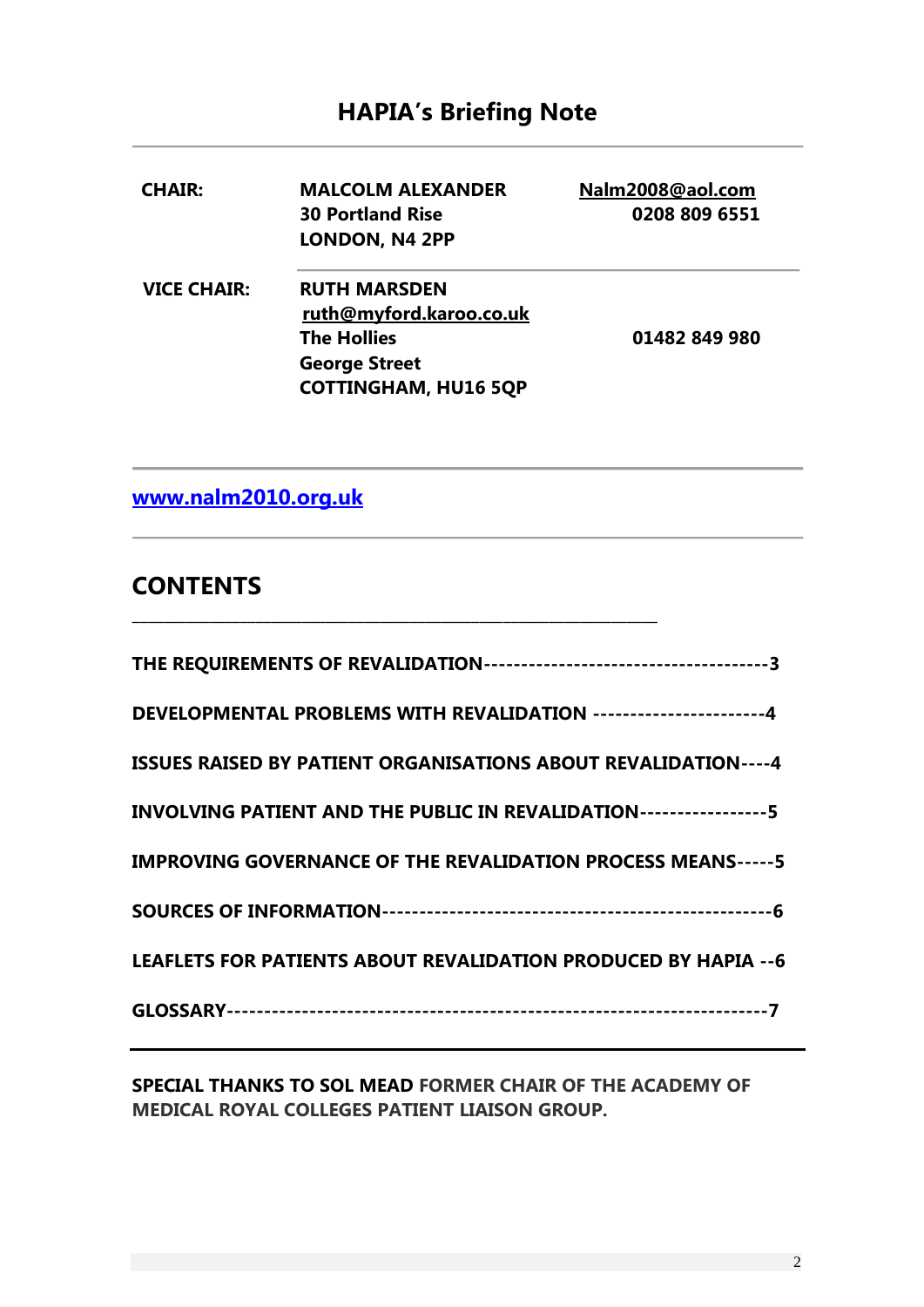## **Health Committee's Accountability Hearing with the GMC The Revalidation of Doctors**

#### \_\_\_\_\_\_\_\_\_\_\_\_\_\_\_\_\_\_\_\_\_\_\_\_\_\_\_\_\_\_\_\_\_\_\_\_\_\_\_\_\_\_\_\_\_\_\_\_\_\_\_\_\_\_\_\_\_\_\_\_ **NOTE FOR HEALTH COMMITTEE DECEMBER 10th 2013**

#### **INTRODUCTION**

The revalidation process began formally in Dec 2012. The system is based on Regulations overseen by the GMC, which also operates the Fitness to Practice procedures for doctors. The first revalidation cycle aims to have all doctors revalidated by March 2016, after which a new 5-year cycle of revalidation will begin and be repeated every 5 years

#### **THE REQUIREMENTS OF REVALIDATION**

The revalidation process places a requirement on every doctor, irrespective of the type of medical work they undertake, to have a face-to-face appraisal interview every year with a trained appraiser. At the end of a series of appraisals, a recommendation is made to the GMC by a senior doctor called a Responsible Officer (RO), as to whether or not the doctor is fit to continue to practice.

At each Annual Appraisal meeting, the doctor has to produce for the appraiser a portfolio of information, some of which has to be provided every year, whilst other information is required on a less frequent basis during the five-year cycle. The information includes:

- What type of medical work has been undertaken and evidence that the doctors continue to meet standards of probity required by GMC's 'Good Medical Practice' rules.
- How the doctor has been keeping up to date through continuous personal development, and information on how they are improving the quality of their professional work.
- Whether the doctor has been responsible for any serious incidents that could have or did cause harm to a patient
- A list of any complaints and compliments that had been made
- Feedback from Patients and Colleagues.

NOTE: the feedback data from patients and colleagues are usually via a questionnaire and are not required annually; only once in the 5-year period.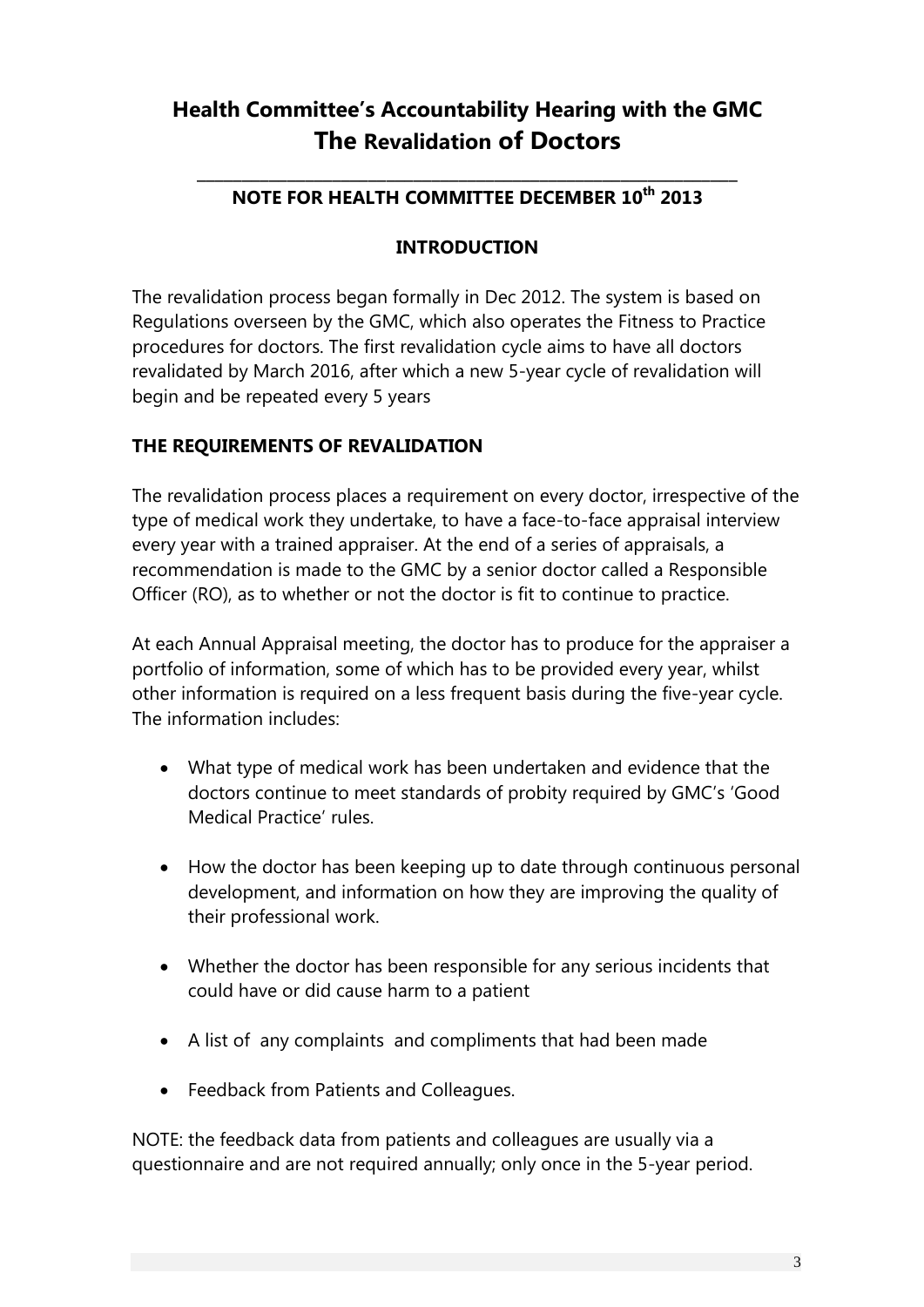#### **DEVELOPMENTAL PROBLEMS ABOUT REVALIDATION**

Evidence from the Organisational Readiness Self-Assessment (ORSA) for 2012-2013 shows that the appraisal rates for consultants and staff grade and associate specialist doctors in the acute hospital sector, remained significantly behind their NHS counterparts in primary care and mental health sectors. **The results show that only 75.1% of consultants and 60.7% of staff grade and associate specialist doctors in the acute hospital sector had an appraisal in the year ending 31 March 2013** compared with 84.3% and 80.7% respectively in mental health and 90.3% of GPs.

Appraisal rates for locums and other doctors in temporary roles in hospital trusts are 32.9% and action plans are **urgently** needed to address how these doctors will be included in organisational appraisal systems.

The ORSA finding are of considerable concern to patients organisations because they demonstrate that 25% of consultants, the doctors who are meant to lead medical practice in acute care are not in a process of appraisal, and are therefore cannot demonstrate a process of learning from and improving their practice. The low numbers of staff grade doctors in an appraisal system is also particularly worrying because these doctors provide medical care for a high percentage of patients seen in the acute sector.

#### **ISSUES RAISED BY PATIENT ORGANISATIONS ABOUT REVALIDATION**

- Direct involvement of Patients in the revalidation process very limited
- Patient Feedback should be continuous not just once every 5years
- Annual Appraisals should receive and consider information on every complaint, complement, untoward incident, claim and Serious Incident.
- There is a pressing need for a quality assurance system to review revalidation outcomes, which has direct patient & public involvement.
- There is a need for greater overall transparency in the revalidation processes
- The GMC 'Patient Questionnaire' for revalidation is grossly inadequate as a tool for gathering serious patient comment on doctors. [http://www.gmc-uk.org/patient\\_questionnaire.pdf\\_48210488.pdf](http://www.gmc-uk.org/patient_questionnaire.pdf_48210488.pdf)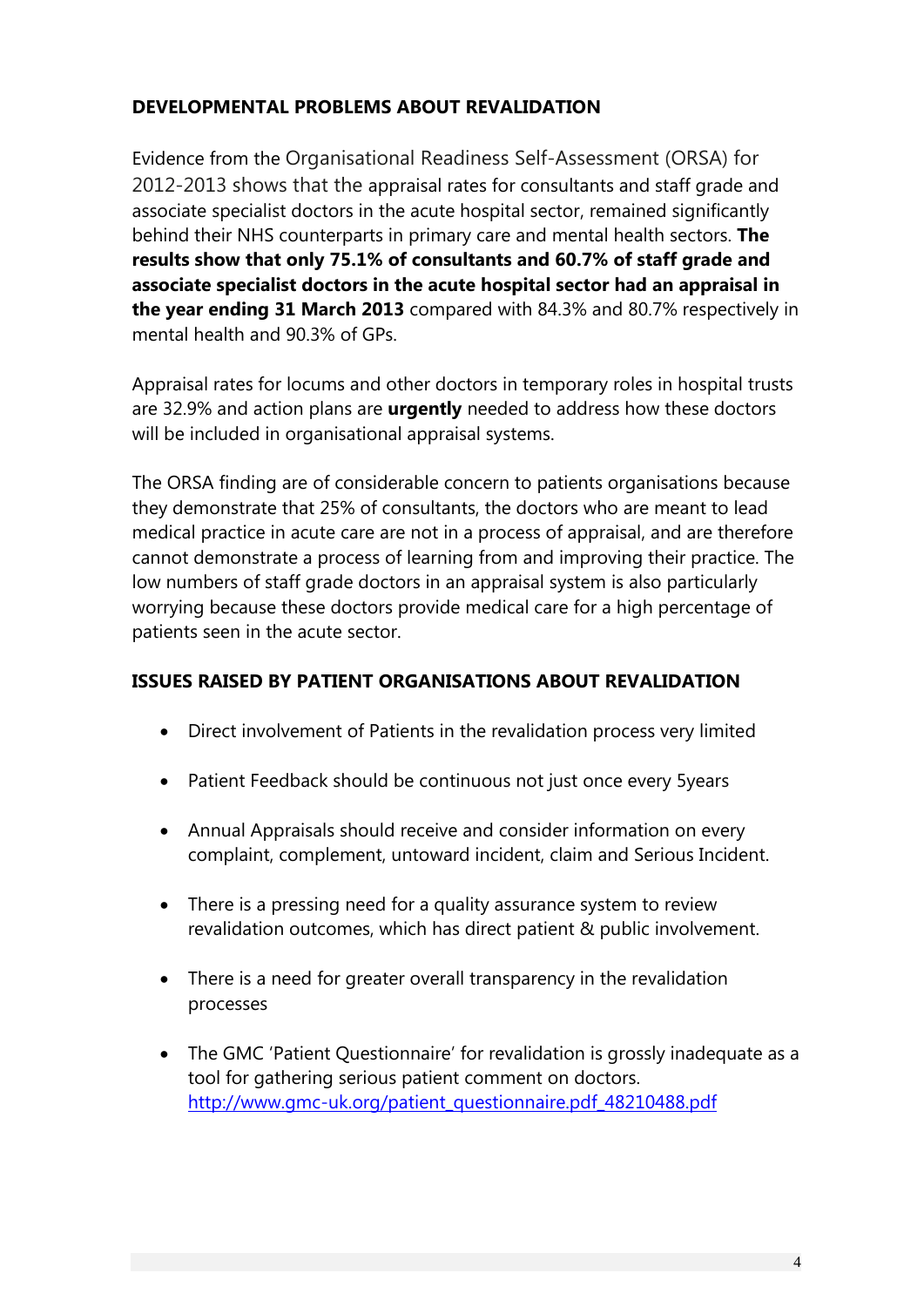#### **INVOLVING PATIENT AND THE PUBLIC IN REVALIDATION**

#### **Areas for future development should include:**

- Developing increased patient involvement in the appraisal processes.
- Creating a direct role for patients and the public, Healthwatch, patient participation groups and other patient organisations in the governance of revalidation processes.
- Respond to the concerns already raised by patient organisations including training lay reps to become more involved in the revalidation processes.
- Introduce innovative and varied methods of collecting patient feedback e.g. use of I Pads, hand held devices, touch screens etc.
- Involve lay representatives in the selection of, training and the QA of appraisers.
- Involve lay reps in rigorous checks on how feedback tools are validated and applied
- Ensure that the patient feedback processes are fully accessible covering hard to reach patients and reflects the doctors patient population.
- Ensure that the limited scope of information on complaints and untoward incidents is expanded.

#### **IMPROVING GOVERNANCE OF THE REVALIDATION PROCESS MEANS**

- The GMC Register should show the name of the RO for every doctor. The GMC is only prepared to show the name of the RO for a **health body – not the individual doctor**. This means that patients are cannot find the name of the RO for locums, and patients can only find the name of the RO for their GP with some difficulty – if they know how the system works.
- That organisations employing doctors should include lay involvement in discussions and decision-making about all aspects of the revalidation processes – not just feedback systems.
- There should be lay involvement in all revalidation quality assurance processes.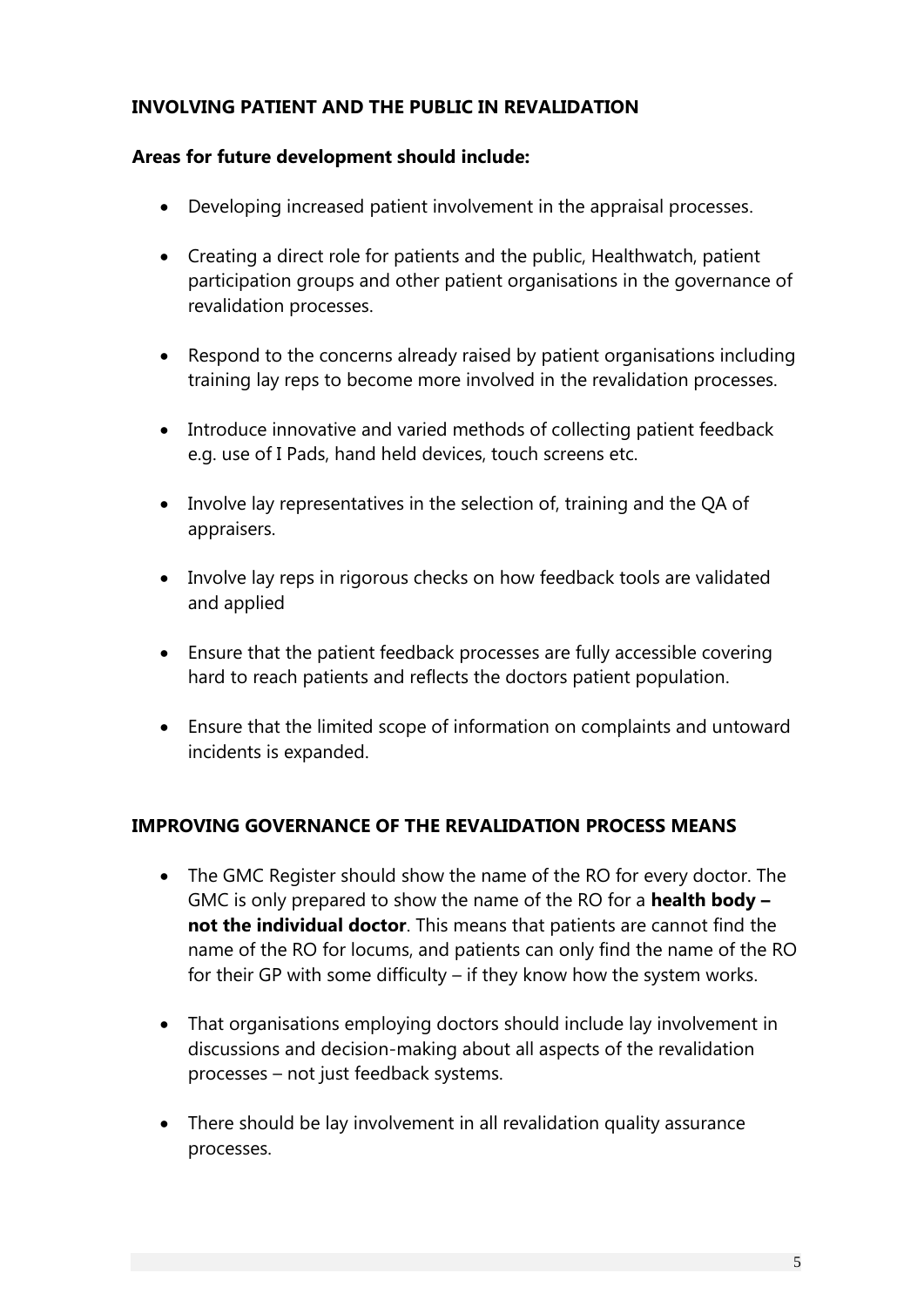- That revalidation reports are presented to public board meetings of CCGs, hospital Trusts and other bodies that employ doctors
- Local Healthwatch having a regular dialogue with the local RO on the outcomes of revalidation.
- Information is available on the GMC website showing which doctors have been revalidated
- Guidance is produced at national level on genuine patient/public involvement in revalidation

#### **SOURCES OF INFORMATION**

General Medical Council (GMC)<http://www.gmc-uk.org/doctors/revalidation.asp>

#### **LEAFLETS FOR PATIENTS ABOUT REVALIDATION PRODUCED BY HAPIA** http://www.revalidatingdoctors.net/

**HEALTHWATCH AND PUBLIC INVOLVEMENT ASSOCIATION - HAPIA** <http://www.nalm2010.org.uk/revalidation-of-doctors.html>